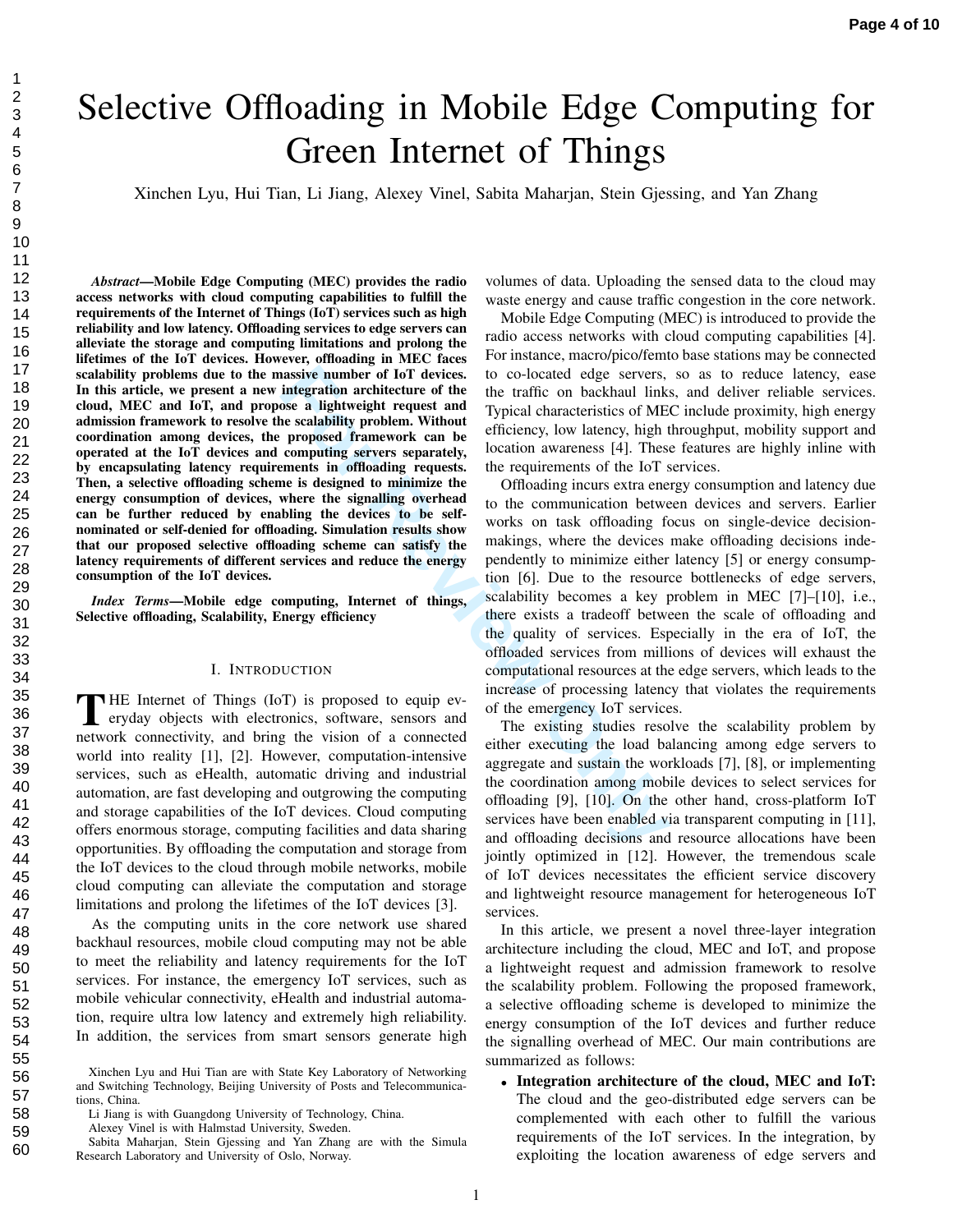123456789



Fig. 1: The three-layer integration architecture of the cloud, MEC and IoT.

low latency interconnects between them, the IoT devices from a wide range can be grouped into virtual clusters for efficient service discovery, and the edge servers are organized in a hierarchical structure to sustain the peak workloads by aggregating services across different tiers of servers.

- *•* Lightweight request and admission framework: We encapsulate the latency requirements determined at each device in their offloading requests, so as to decouple the dependency of task partitioning of different devices. The proposed request and admission framework resolves the intrinsic scalability problem of MEC, and can be operated at the devices and edge servers separately, without the need of coordination among devices.
- Selective offloading scheme: We propose a selective offloading scheme under the request and admission framework to minimize the energy consumption of the IoT devices, while satisfying the latency requirements of different services. The signalling overhead of MEC can be further reduced by enabling the devices to be selfnominated or self-denied for offloading.

The rest of this article is organized as follows. We present the three-layer integration architecture in Section II, and propose the request and admission framework in Section III. Section IV illustrates our selective offloading scheme and Section V evaluates its efficiency through numerical results. Finally, we conclude the article in Section VI.

# II. PROPOSED INTEGRATION ARCHITECTURE OF THE CLOUD, MEC AND I O T

MEC can complement with the cloud to fulfill the various requirements of IoT services, such as low latency, high reliability, location awareness, and bandwidth demanding. Offloading can save the energy of local execution and stretch the storage and computational capacities of the IoT devices. However, the integration of the cloud, MEC and IoT remains challenging in terms of service discovery, service supply and load aggregation. In this section, we present our proposed three-layer integration architecture design, and illustrate the scalability problem in MEC for IoT.

## *A. Three-layer Integration Architecture*

Fig. 1 shows the proposed three-layer integration architecture for the integration of the cloud, MEC and IoT:

- 1) The *user plane* is the bottom layer consisting of both the mobile users (e.g., smartphones, tablets and laptops) and IoT devices, such as industrial actuators, wearable devices and smart sensors. These devices can be grouped into virtual clusters based on their ownership, and colocation and co-service relationships.
- 2) The *edge computing plane* is in close proximity to the users. MEC enables cloud computing capabilities within the radio access networks to fulfill the requirements of the IoT services. The geo-distributed edge servers can be organized in a hierarchical structure to efficiently utilize the resources, aggregate the services, and sustain the workloads during peak hours.
- 3) The *cloud computing plane* is in the core network, and constitutes multiple cloud servers and data centers, which are capable of processing and storing enormous amounts of data.

In this three-layer architecture, the data centers in the cloud can perform complex computing and data analysis, and hence, is responsible for processing the delay-tolerant services that require a large number of storage and computational resources to augment the task processing of the edge computing plane. In specific, the IoT devices sense a multitude of data and offload their services only to the edge servers, instead of offloading directly, so as to the cloud to reduce the required signalling and corresponding energy consumption for the decision-making. The edge servers in proximity to the user plane collect the offloaded services, prioritize the processing of delay-sensitive services to ease traffic on the backhaul links, and offload delaytolerant services to the cloud based on their workloads. The advantages of the integration architecture mainly include:

*•* Efficient service discovery: In millions of IoT devices, the service discovery, i.e., the search for the right device that can provide the desired data or service, is challenging due to its large scale. In the paradigm of Social Internet of Things (SIoT) [13], the devices can establish social relationships based on their ownerships, locations and services, so as to enhance the process of service discovery. The edge servers are aware of the locations and services of these IoT devices, and then, are responsible for grouping these devices into virtual clusters. The devices in a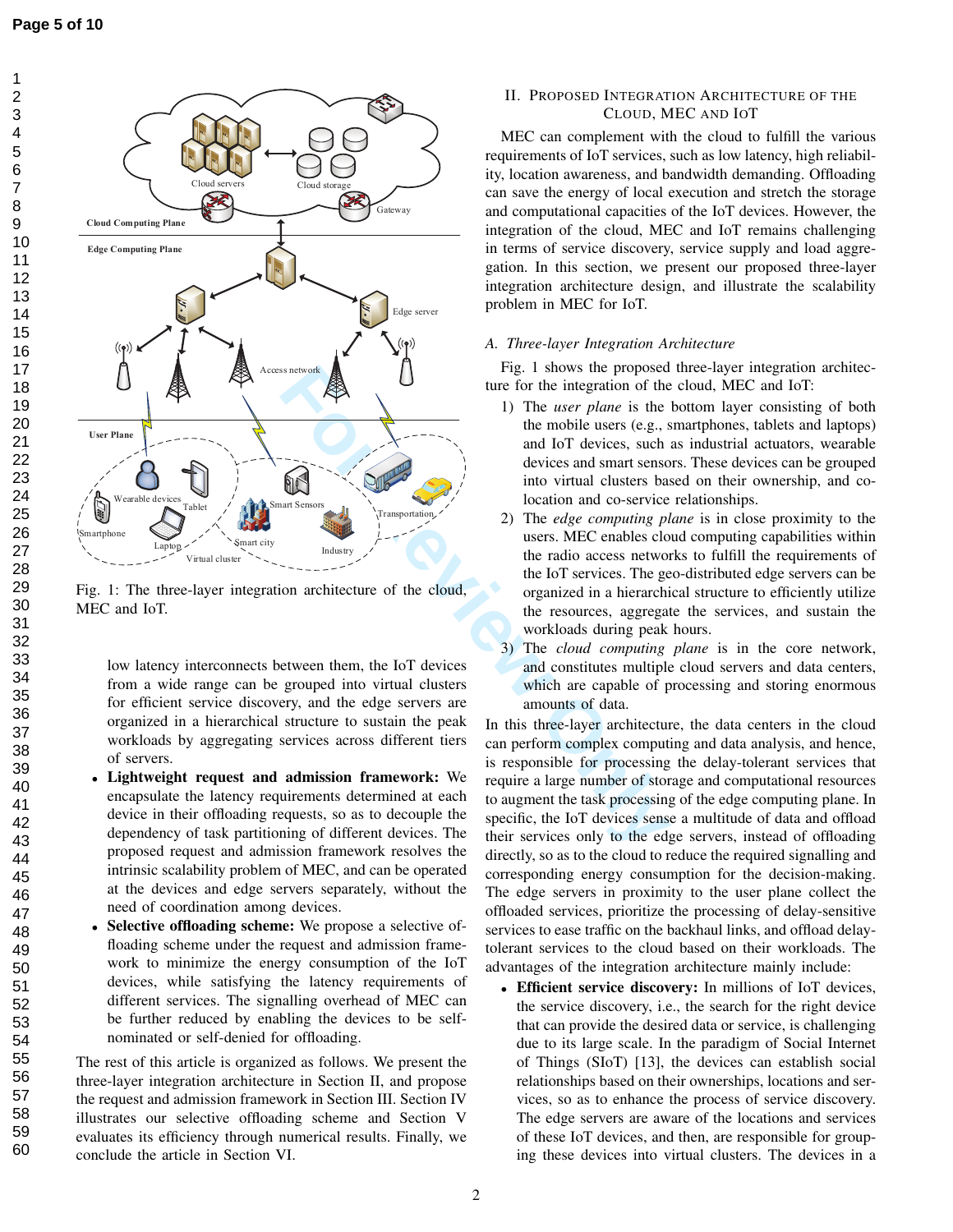



Fig. 2: Scalability problem and selective offloading.

virtual cluster are of similar services, and can aggregate the sensed data to a cluster head to further enhance energy efficiency. Moreover, in the edge computing plane, the edge servers in hierarchical structure can exploit the low latency interconnects between them to address the devices from a wide range of locations and improve the service visibility for the IoT devices.

- *•* High-performance computing as a service: The IoT services may have significantly various requirements in terms of latency, data volumes and reliability. Traditional mobile cloud computing cannot fulfill the requirements of low latency and high reliability for industrial automation, eHealth and automatic driving. With the deployment of edge servers, MEC has the potential to make highperformance computing as a service that resolves the latency fluctuation and delivers reliable services.
- *•* Workload aggregation: To complement the cloud that cannot fulfill the reliability and latency requirements of the IoT services, the edge servers are deployed in proximity to the users with high flexibility of geo-distribution. However, the deployment of edge servers faces a tradeoff between resource efficiency and service provision during peak workloads. Specifically, the scarce deployment of edge servers will introduce excessive delay due to lack of computational resources, but provisioning more resources through dense deployment could result in poor resource utilization. The tree-structured hierarchical architecture of the edge servers ensures efficient resource utilization by aggregating services across different tiers of servers, and can sustain heavy workloads even during peak hours [14].

However, considering the resource bottlenecks in the edge servers, scalability is an inherent problem in the proposed architecture.

#### *B. Scalability Problem*

Services can be executed locally or offloaded to the cloud or edge servers. A large number of tasks that arrive at the same edge server, will exhaust the computational resources and face scalability problems. Fig. 2 illustrates the scalability problem in the proposed integration architecture. When tasks arrive non-simultaneously, the offloaded tasks can utilize the computational resources in turns, and achieve low latency and high reliability as desired. However, when tasks arrive simultaneously, offloading all the tasks to the same edge server may undergo severe resource scarcity and may suffer much longer service latency in consequence.

Especially in the IoT scenario, thousands of devices may wake up concurrently and compete for the limited resources in the edge servers. This not only significantly degrades the user experience for the services that require ultra low latency and high reliability, but also hampers the lifetimes of the IoT devices, since the devices have to stay active when waiting for the computation results. As a result, the resource bottlenecks and workloads of the edge servers introduce a tradeoff between the number of offloaded tasks and the quality of service. In addition, the heterogeneity among millions of devices and their services would intensify the scalability problem.

**For All the Constrained School and School and School and School and School and School and School and School and School and School and Services would intensify the section and to further enhance energy server denote their** In Fig. 2, the blue parts of the edge severs and the cloud server denote their workloads (i.e., the congestion of tasks). Specifically, edge server 1 is congested by the offloaded tasks and cannot serve the offloaded tasks promptly, i.e., face the scalability problem. As dictated in Fig. 2, using selective offloading, a device can a) execute its task locally; b) offload its task to edge server 2 under light workload, e.g., via dual connectivity [15]; or c) offload its task to the cloud through the edge computing plane, so as to alleviate the scalability problem and balance the workloads among edge servers.

## III. PROPOSED REQUEST AND ADMISSION FRAMEWORK for the Green IoT

Green networking, which aims at reducing energy consumption and minimizing operational costs, plays an important role in the IoT paradigm. This is even more crucial for the energyconstrained sensors, which are expected to run autonomously for long periods. The longer active time, as described in the scalability problem, would hamper the lifetimes of the IoT devices, which necessitates selective offloading for energy saving. However, the selective offloading schemes in [9], [10] require the coordination among devices, which results in a waste of energy in millions of IoT devices. In this section, we discuss the key challenges in offloading in MEC, and propose a request and admission framework for the green IoT.

## *A. Challenges of Offloading in MEC*

Offloading strategies for task partitioning have been extensively studied in mobile cloud computing, e.g., [5] and [6]. In [5], a dynamic programming approach was developed to minimize the execution latency under cost constraints. In [6], an adaptive receding horizon offloading strategy among multiple devices was proposed, where the solver can adjust its offloading decision according to environmental dynamics (e.g., fluctuating latency). However, compared to the cloud, the edge servers in MEC are heterogeneous and rather limited in terms of storage and computational capabilities. The competition for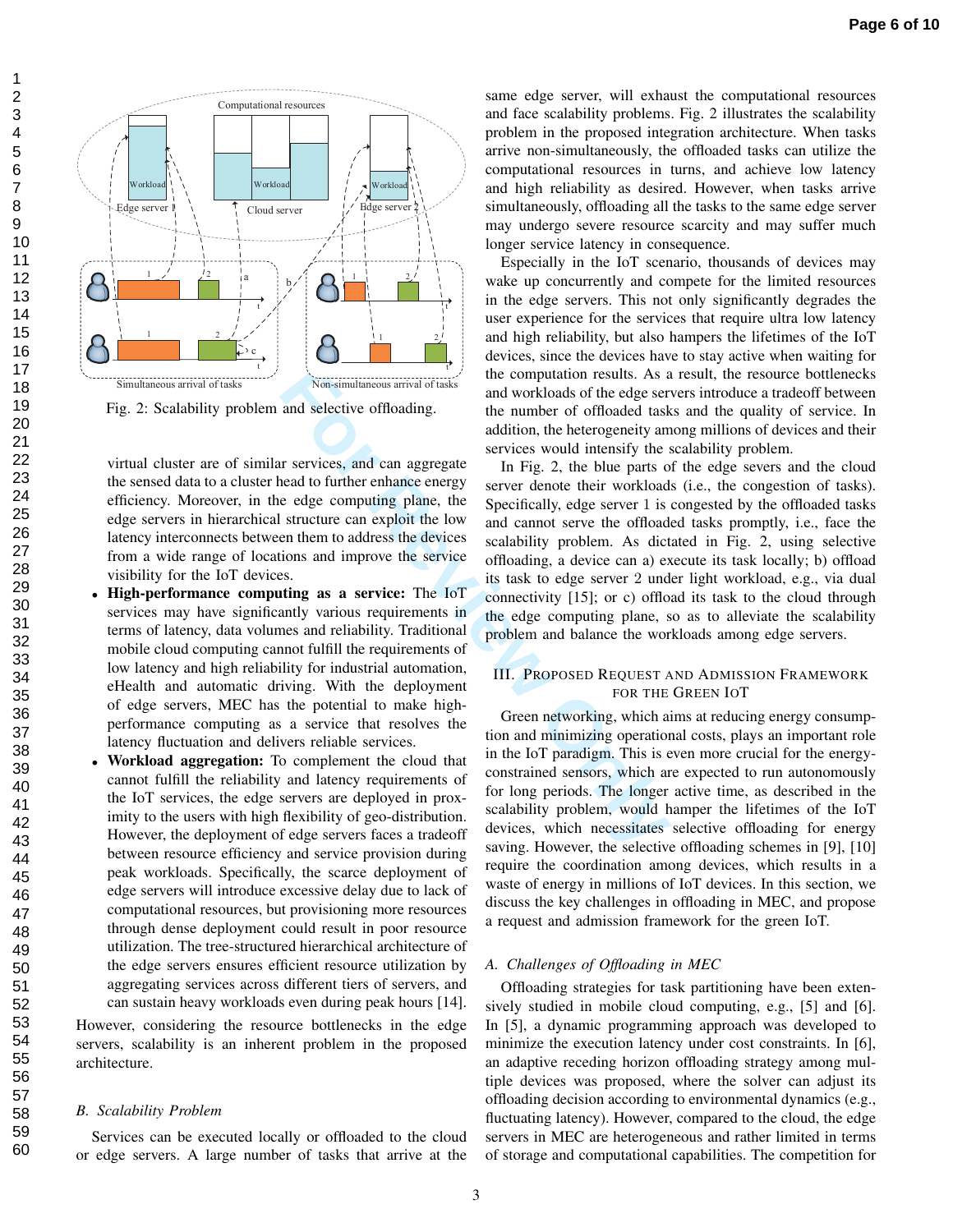123456789

the computational resources introduces couplings of decisionmakings among devices. As a result, offloading in MEC is more challenging than that of mobile cloud computing.

The studies in [9], [10] verify the scalability problem due to the resource bottlenecks and propose selective offloading schemes. In particular, in [9], the offloading competition among multiple devices was modeled as a sequential offloading game, where the mobile devices made offloading decisions sequentially to obtain a stable offloading result. Assuming that tasks are extremely resource demanding, in [10], only one task was selected for offloading at the same time, and both offline and online algorithms were proposed to optimize the allocation of wireless and computational resources. In [12], a heuristic scheme based on a submodular optimization method was proposed to jointly optimize offloading decisions and resource allocation, but only for delay-tolerant services.

Developing efficient offloading schemes in MEC for IoT faces the following challenges:

- Coordination costs: Coordination among devices consumes energy and incurs further latency due to communication overhead. Moreover, the coordination costs increase exponentially with the number of devices, and therefore, enabling coordination may be cost-prohibitive when the scale of IoT (millions of devices) is considered.
- *•* Couplings among task partioning: Current selective offloading schemes in MEC [9], [10], [12] only consider offloading services as a whole, instead of offloading part of a service to increase efficiency as in [5], [6]. This is because the resource bottlenecks of the edge servers introduce strong couplings among task partitioning of different devices. Solving the problem optimally requires full knowledge on both the devices and edge servers, including future task arrivals and channel conditions.
- *•* Heterogeneity of edge servers and devices: Both edge servers and the IoT devices are heterogeneous in terms of computing and storage capabilities, as well as desirable services. The heterogeneity makes the selection of the offloaded devices even more challenging. For instance, the cloud with abundant computational resources may prefer to execute resource-intensive and delay-tolerant services, while offloading the delay-sensitive services with large volumes of data to edge servers may achieve high reliability and low latency, and reduce the energy consumption on backhaul links.

In summary, the coordination costs necessitate the development of lightweight scheme for the IoT devices, while the couplings among task partitioning require frequent communication among devices and even the exact prediction of future task arrivals and channel conditions to resolve the scalability problem. Moreover, the selection of offloaded devices from a large number of IoT devices is even more challenging due to the heterogeneity of edge servers and devices.

## *B. Request and Admission Framework for the Green IoT*

The proposed request and admission framework is lightweight in terms of signalling overhead, where the devices can send offloading requests independently while the servers



Fig. 3: The proposed request and admission framework.

delay-tolerant services.<br> **For COV** only admit selected requests.<br> **FOR COV** task partitioning among modination among devices con-<br>
by encapsulating the latency<br>
function constant of the constrained amount of exception of only admit selected requests. This is because the dependency of task partitioning among multiple devices can be decoupled by encapsulating the latency requirement in the offloading requests to the computing servers. The latency requirements are set as the deadlines of each task determined by the task partitioning schemes, and the edge servers make best efforts to satisfy the requirements such that the tasks can be executed without delays. Besides, the task partitioning schemes in [5], [6] can help devices select the offloaded server among multiple edge servers. The working procedure of the proposed request and admission framework consists of three stages:

- 1) Each mobile device partitions its tasks independently, and sends an offloading request to the selected computing server including the latency requirements and other intrinsic features of the device and its service (e.g., the memory requirement, the thread CPU time, and the needed CPU cycles of the service).
- 2) Each server receives the offloading requests, only admits the selected users for offloading, and pre-allocates the computational resources to satisfy latency requirements.
- 3) Mobile devices offload their tasks according to the admission results.

The proposed lightweight framework enables the selection functionality in both servers and devices to reduce signalling overhead, where only the information on offloading requests and admission results is required to be exchanged through the communication interface. As will be shown in Section IV-C, the signalling overhead can be further reduced by enabling the devices to be self-nominated and self-denied for offloading.

Fig. 3 shows the major blocks of the proposed request and admission framework, which can be operated at the devices and servers separately. The blocks in mobile devices mainly include program profilers, QoS managers, decision engines and synchronizers. In particular, the program profiler monitors the program parameters such as execution time, acquired memory, thread CPU time, number of instructions and method calls; the QoS manager determines the service requirements (e.g., the latency, energy consumption and reliability) and estimates the required latency and energy consumption for execution of the service; the decision engine is responsible for the task partitioning and selects the desired server to send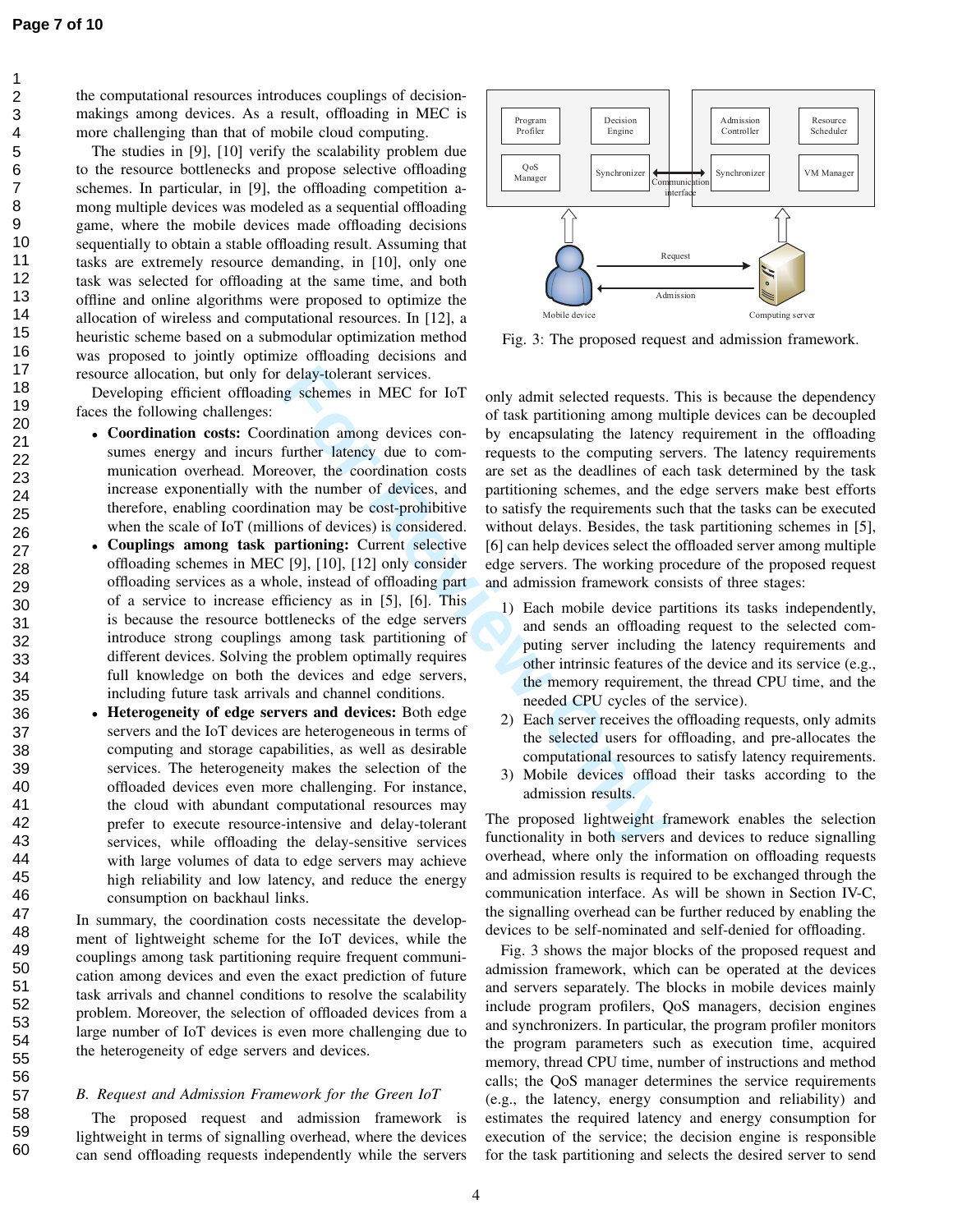

Fig. 4: Flow diagram of our proposed selective offloading scheme.

offloading requests; the synchronizer handles the communication and synchronization between devices and servers in order to ensure integrity of the offloaded data. On the other hand, the blocks in computing servers consist of synchronizers, admission controllers, resource schedulers and Virtual Machine (VM) managers. Specifically, the synchronizer receives the offloading requests; the admission controller selects the devices for offloading according to its current available resources; the resource scheduler and the VM manager allocate the computational resources and activate the VM to prepare for the offloading from the selected devices.

123456789

## IV. IMPLEMENTING THE SELECTIVE OFFLOADING SCHEME

In this section, we demonstrate the implementation of the proposed request and admission framework in a multi-user MEC scenario, where the LTE macro base station (BS) is colocated with an edge server of limited computational resources, denoted by  $f_0$ . The proposed selective offloading scheme follows the working procedure of the request and admission framework, as summarized in Fig. 4. The working procedure mainly consists of (1) forming the offloading requests at the devices, (2) allocating the resources under the latency requirements at the resource scheduler, and (3) exploiting the heterogeneity among devices to select the energy-saving services for offloading at the admission controller. In the proposed scheme, the delay-sensitive tasks are given high priority for processing, and hence, the delay-tolerant tasks are queued at the edge server under heavy workload. As a result, the edge server only processes delay-tolerant tasks under light workload, and offloads the queueing tasks to the cloud to avoid excessive queueing delay under heavy workload. In the following, we analyze these steps in detail to illustrate the selective offloading scheme.

## *A. Offloading Request Formation*

The offloading requests are formed at each mobile device independently. A task can be described in terms of:

- 1) Input  $D_i$ , including system settings, program codes, and input parameters;
- 2) The number of CPU cycles required to accomplish the task, denoted by *Ci* .

The information about  $D_i$  and  $C_i$  can be obtained through the program profiler. The latency and energy consumption of local execution, denoted by  $T_i^l$  and  $E_i^l$ , respectively, can be obtained at the QoS manager [9], [10]. Besides, the QoS manager can determine the latency requirement  $T_i^{req}$  based on the deadlines determined by the task partitioning schemes [5], [6].

and the state of the engine of the computation of the computer of the action of the decision of the selective of the selective of the selective of the selective some solutions on the selective some solutions on the select A task can also be offloaded for remote execution to the servers. A typical remote computing approach consists of three stages: (1) uploading the input, (2) remote execution at the edge server, and (3) receiving the computation result. The size of computation result is much smaller than that of input, and the overhead can be neglected [9]. As a result, the total remote computation time of device *i* can be obtained as  $T_i^r = T_i^t + T_i^e$ , which is composed of two parts: the uplink transmission time  $T_i^t = D_i/R_i$  and the remote execution time  $T_i^e = C_i/f_i$ .  $R_i$  is the achieved data rate of device *i* for the uplink transmission, and  $f_i$  is the allocated computational resources by the edge server. The energy consumption for remote computation of device *i* can be given by  $E_i^r = (p_i/\zeta_i)T_i^t$ , where  $\zeta_i$  is the power amplifier efficiency of device *i* .

> Then, the decision engine can apply the existing offloading strategies in [5], [6], to determine the server to send offloading requests. The offloading request of device *i* consists of both the latency requirement and intrinsic features of the device.

#### *B. Computational Resource Allocation*

At the server side, the synchronizer receives the offloading requests. Then, the problem of interest becomes selecting the offloaded tasks and allocating the limited resources to minimize the system energy consumption, while satisfying the latency requirements of all the offloading requests.

Note that the tasks have to be accomplished before the deadlines, i.e., the latency requirements, determined by task partitioning. As a result, the allocated computational resources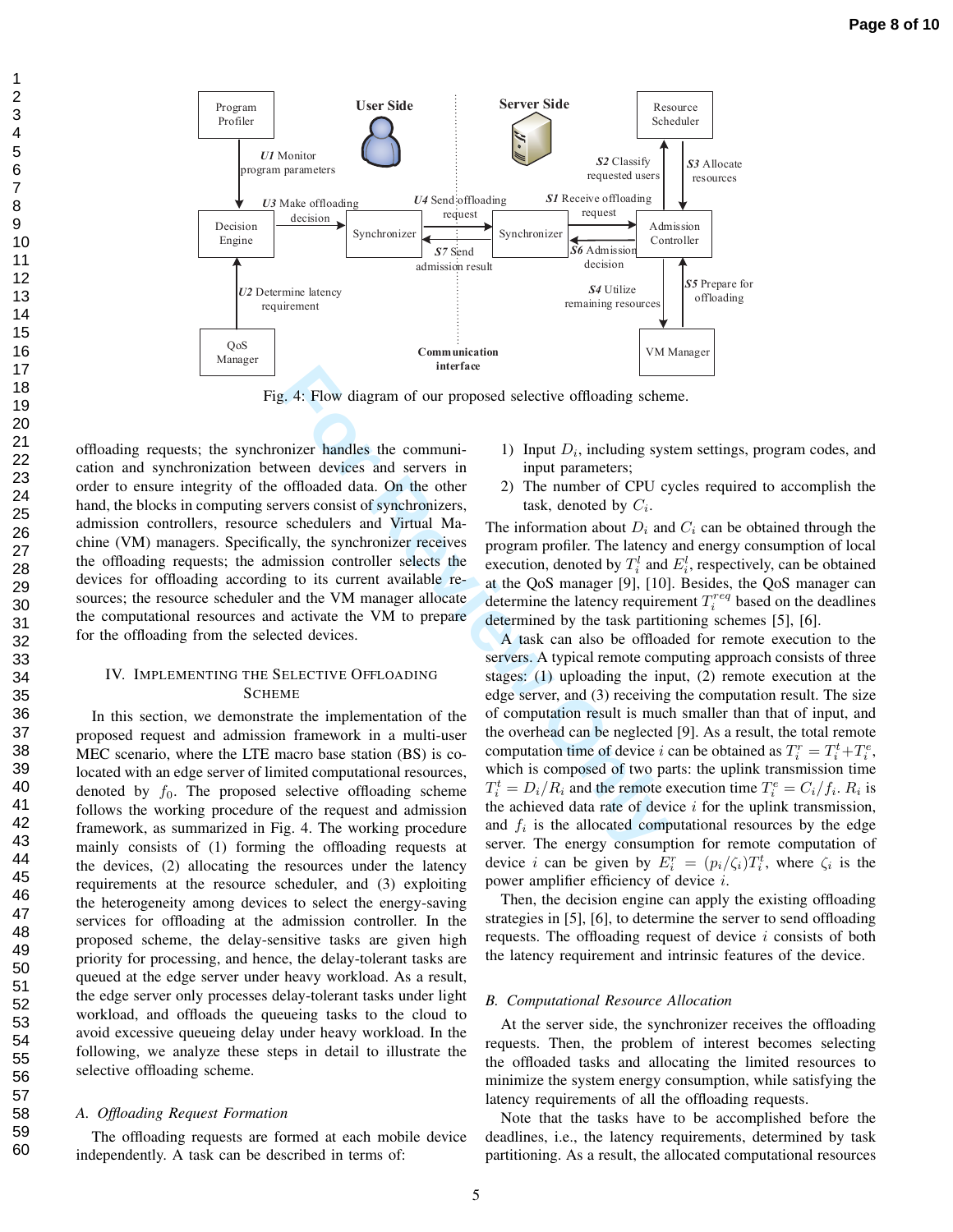123456789

should satisfy  $f_i \ge f_i^{\min} = C_i/(T_i^{req} - T_i^t)$ , where  $f_i^{\min}$ denotes the minimum resources allocated to device *i* under the latency requirements. In order to enhance the scalability and save energy, the resource scheduler allocates the minimum computational resources to the admitted tasks according to

$$
f_i = s_i f_i^{\min} = s_i C_i / (T_i^{req} - D_i / R_i), \tag{1}
$$

where  $s_i \in \{0, 1\}$  denotes whether the task is admitted for offloading or not (i.e., the task is offloaded when  $s_i = 1$ ).

#### *C. Offloading Decision*

The heterogeneity of devices and their IoT services makes offloading more beneficial for some devices, while local execution more beneficial for others. For instance, a delay-sensitive service at a resource-restrained device will benefit from offloading. Therefore, we introduce the following condition to prioritize emergency tasks for offloading.

**Condition 1.** If  $T_i^l > T_i^{req}$ , the admission controller selects device *i* for offloading.

The resource-restrained devices with delay-sensitive tasks satisfying Condition 1 are prioritized for offloading, since their local computing capabilities cannot fulfill the latency requirements, i.e.,  $T_i^{\bar{l}} > T_i^{req}$ . Then, the edge server preallocates  $f_i^{\min}$  resources to these devices, determines its remaining resources  $\tilde{f}_0 = f_0 - \sum_i^{T_i^l > T_i^{req}} f_i^{\min}$ , and checks the following condition to exclude some devices from offloading. **Condition 2.** If  $(T_i^r)_{\min} = T_i^t + C_i / \tilde{f}_0 > T_i^{req}$  or  $E_i^r \ge E_i^l$ ,

If this condition is satisfied, even allocating all the remaining resources to device *i* cannot satisfy its latency requirements, or offloading will not save energy. Thus, the device is

device *i* executes its task locally.

excluded from offloading and chooses to execute task locally. Note that the classification of requested users in *S2* of Fig. 4 can be distributed to the IoT devices to further reduce the signalling overhead of MEC. Particularly, the devices, satisfying Condition 1, can be self-nominated to send an indication to the edge server for offloading prioritization. Then, the edge server broadcasts its remaining resources  $\tilde{f}_0$  to the devices. After receiving  $\tilde{f}_0$ , the devices satisfying Condition 2, can be self-denied for offloading without sending offloading requests. As a result, only the undetermined devices that are neither self-nominated nor self-denied send offloading requests to the edge server, which leads to the reduction of signalling overhead in implementation.

After receiving the offloading requests from the undetermined devices, the resource scheduler allocates the minimum computational resources by Eq. (1). Then, the selective offloading problem can be reduced to a binary linear programming problem, which can be efficiently solved through a branch and bound algorithm.

#### V. NUMERICAL RESULTS

In this section, numerical results are presented to demonstrate the performance improvements brought by our proposed selective offloading scheme. We consider a single macrocell



Fig. 5: Comparison of average latency. Selective offloading approaches to the latency requirements.



Fig. 6: Comparison of average energy consumption. The tradeoff between latency and energy consumption is inherent.

network with the radius of 250m, which is co-located with an edge server with  $f_0 = 10$ GHz. The radio communication parameters follow the 3GPP specification. As an example of a complex application, we adopt the face recognition application [9], where  $D = 420kB$  and  $C = 1000MCycles$ . The computational capability of devices is uniformly distributed in  $[0.5, 1.5]$ GHz. We set the latency requirements  $T^{req}$  as 1s or 1 *.* 5s for delay-sensitive and delay-tolerant applications, respectively. Next, we evaluate the average latency and energy consumption of selective offloading, local execution, and total offloading, when the number of offloading requests *N* varies from 5 to 20.

Fig. 5 shows the average per-user latency in both delaysensitive and delay-tolerant applications. Our scheme can leverage the computational resources in the devices and edge servers, and make effective task admission to satisfy both stringent and loose latency requirements. In particular, the average latency of our scheme approaches to  $T<sup>req</sup> = 1s$ of delay-sensitive applications, and is about 1 *.* 4s for delaytolerant applications. Irrespective of *N*, the average latency